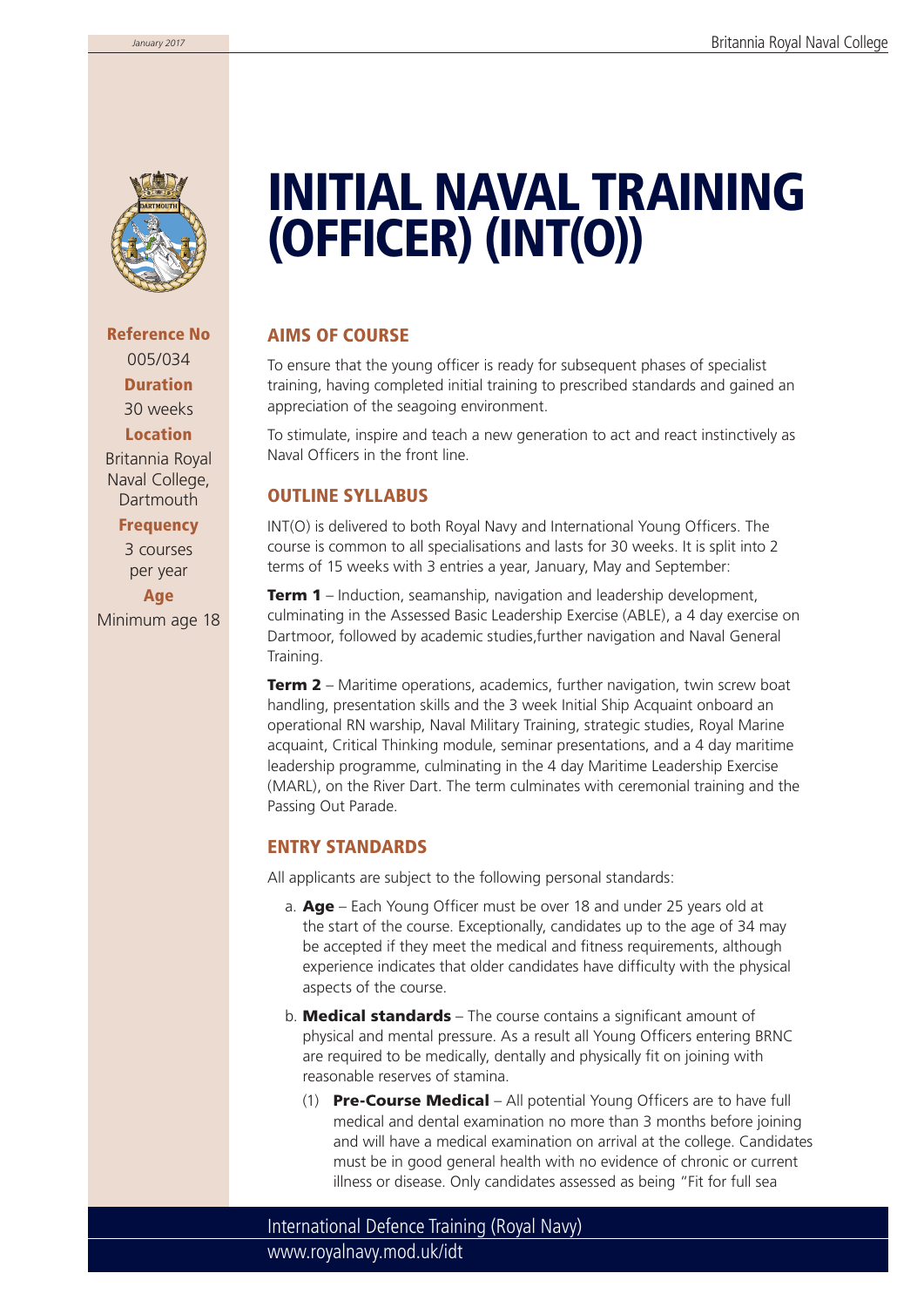

**Reference No** 005/034 **Duration**

30 weeks

## **Location**

Britannia Royal Naval College, Dartmouth

#### **Frequency**

3 courses per year

**Age** Minimum age 18

# **INITIAL NAVAL TRAINING (OFFICER) (INT(O))**

service in any part of the world and able to withstand exposure and fatigue for normal periods" are acceptable. Documentary evidence of a recent medical and results of any investigations must accompany the candidate.

- (2) **Chest X-ray** The examination is to include a full plate chest X-ray which must be normal.
- (3) **Haematological Screening** Haematological screening for Sickle Cell trait is mandatory. Candidates with a positive trait are not acceptable.
- (4) **Eyesight** Glasses and contact lenses are acceptable. Visual Acuity is to be measured using the Snellen's Chart system. Candidates must not have Visual Acuity and Near Vision assessment (N), achieved with or without correcting lenses, less than:

|        | <b>BETTER EYE</b> |                | <b>WORSE EYE</b> |                 |
|--------|-------------------|----------------|------------------|-----------------|
| Either | 6/6               | N5             | 6/24             | N <sub>10</sub> |
| or     | 6/9               | N <sub>5</sub> | 6/18             | N <sub>10</sub> |
| or     | 6/12              | N5             | 6/12             | N <sub>10</sub> |

(5) **Hearing** – Candidates are to have an audiometric assessment and must not have hearing loss in either ear, measured in decibels (dB) over 6 frequencies. The hearing standard is derived from a sum of the total hearing loss (dB) within the low and high frequencies as measured by 'pure-tone air conduction' audiometry. Hearing standard profiles are to be at least H2 in each ear.

| <b>Hearing Standard</b> | <b>Low Frequency Sum</b><br>$(0.5, 1 & 2$ KHz  | <b>High Frequency Sum</b><br>$(3, 4 & 6$ KHz)                                                |
|-------------------------|------------------------------------------------|----------------------------------------------------------------------------------------------|
| H1                      | <45<br>No single level to be<br>more than 20dB | $~<$ 45<br>Level not to be more<br>than 30dB at 6kHz or<br>at 20dB at any other<br>frequency |
| H <sub>2</sub>          | < 84                                           | < 123                                                                                        |
| H <sub>3</sub>          | < 150                                          | 210                                                                                          |
| H <sub>8</sub>          | >150                                           | >210                                                                                         |

(6) **Physique** – Candidates must have a normal physique and be within normal height/weight ratios for their age, maximum Body Mass Index (BMI) of 28.